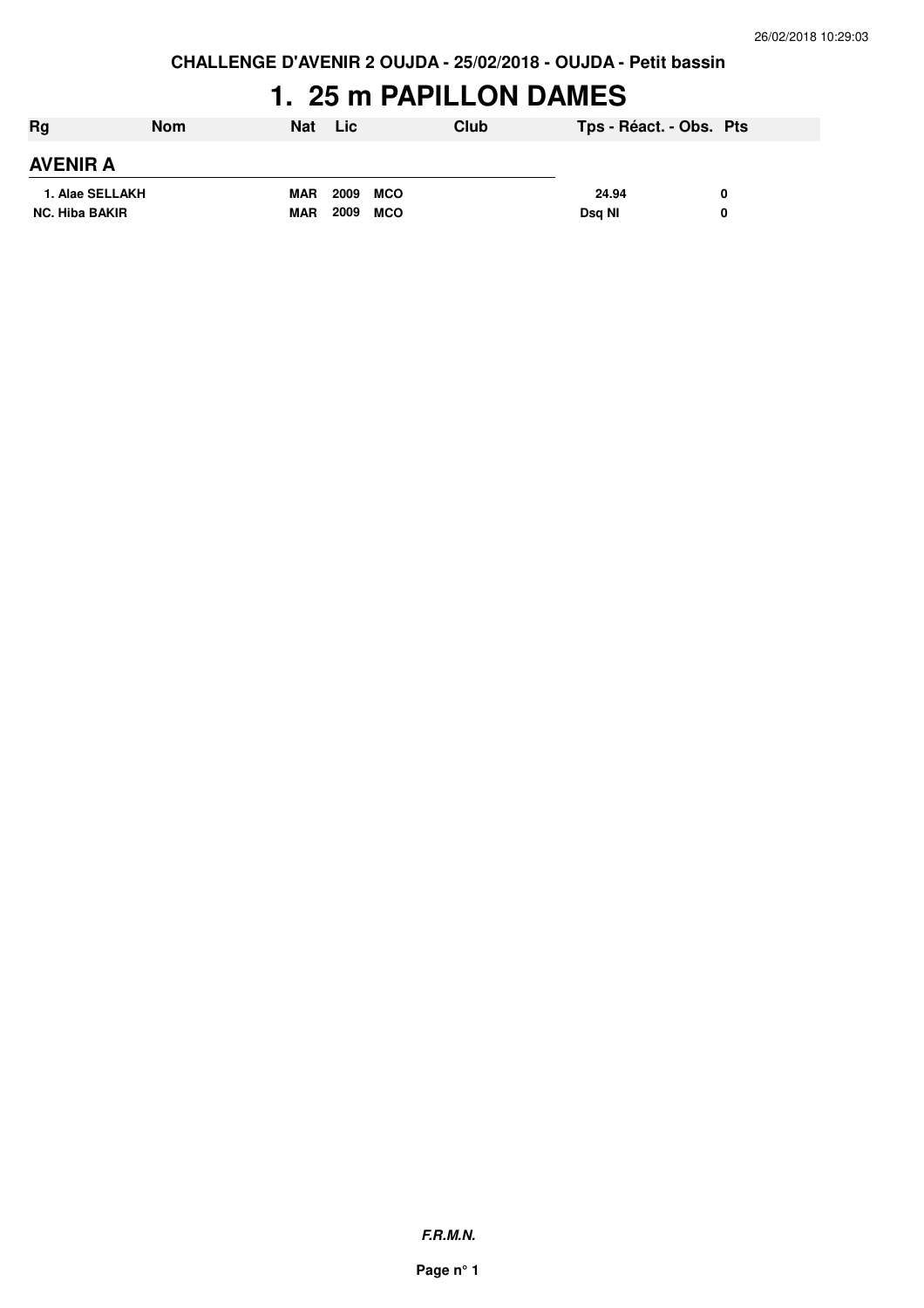#### **2. 25 m PAPILLON MESSIEURS**

| Rg              | <b>Nom</b>              | <b>Nat</b> | Lic  | <b>Club</b>  | Tps - Réact. - Obs. Pts |  |
|-----------------|-------------------------|------------|------|--------------|-------------------------|--|
| <b>AVENIR A</b> |                         |            |      |              |                         |  |
|                 | 1. Mohamed Adam HAMMANI | MAR        | 2009 | <b>UNO</b>   | 21.44                   |  |
| 2. Imran STILI  |                         | <b>MAR</b> | 2009 | <b>U.S.O</b> | 22.73                   |  |
|                 | 3. Mohamed OUALI        | <b>MAR</b> | 2009 | <b>CAT</b>   | 25.23                   |  |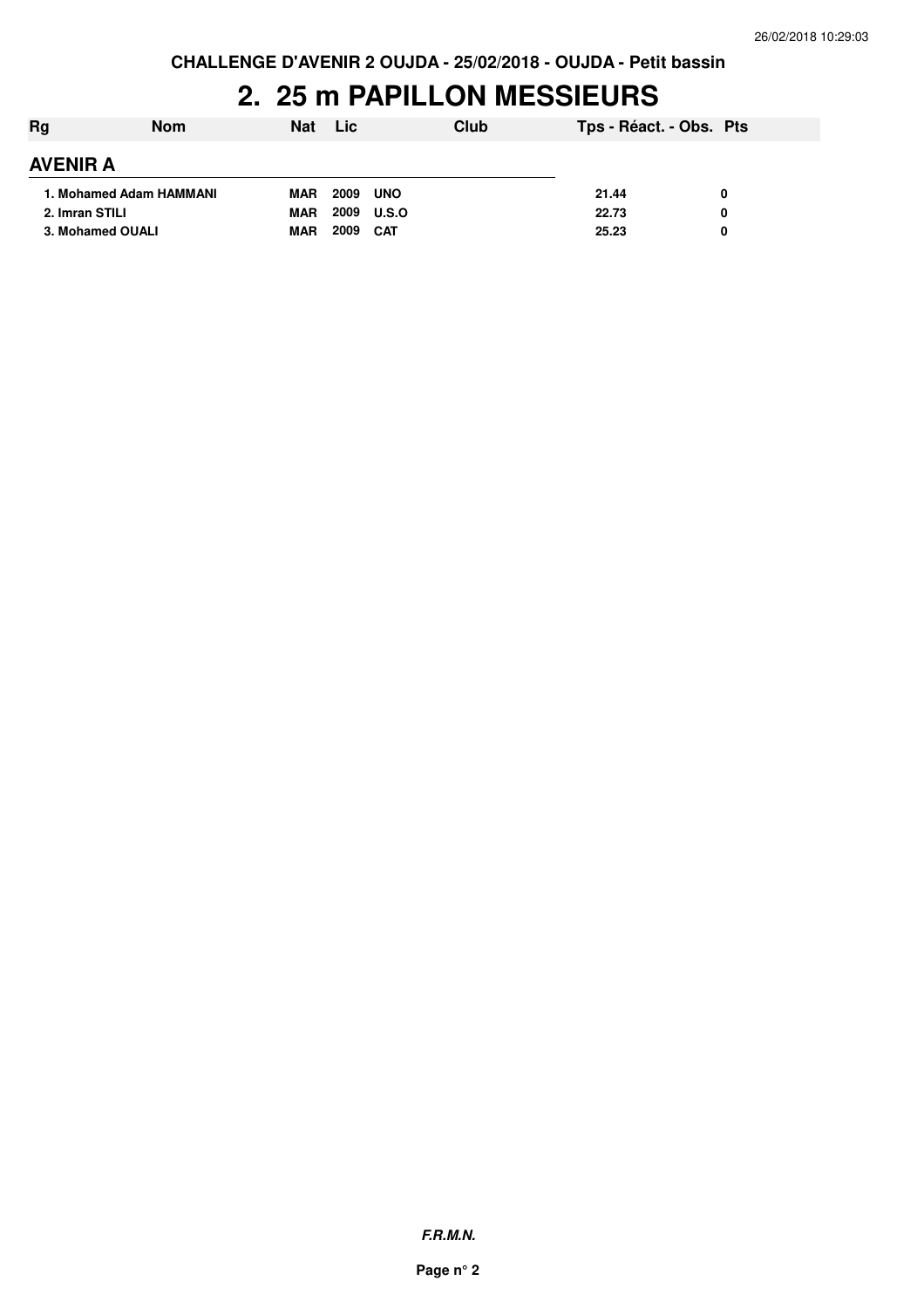### **3. 25 m NAGE LIBRE DAMES**

| Rg              | <b>Nom</b>                | <b>Nat</b> | Lic. | Club         | Tps - Réact. - Obs. Pts |   |
|-----------------|---------------------------|------------|------|--------------|-------------------------|---|
| AVENIR B        |                           |            |      |              |                         |   |
|                 | 1. Safae YOUNES           | <b>MAR</b> | 2010 | <b>U.S.O</b> | 21.00                   | 0 |
|                 | 2. Rahma Inas AYACH       | <b>MAR</b> | 2010 | <b>CAT</b>   | 21.32                   | 0 |
| 3. Nada GUEMMI  |                           | <b>MAR</b> | 2010 | <b>UNO</b>   | 22.97                   | 0 |
| 4. Manal RIHA   |                           | <b>MAR</b> | 2011 | U.S.O        | 25.70                   | 0 |
|                 | <b>5. Kawtar MOUHSINE</b> | <b>MAR</b> | 2010 | <b>UNO</b>   | 26.85                   | 0 |
|                 | 6. Niama BENAZZI          | MAR        | 2010 | <b>UNO</b>   | 28.36                   | 0 |
| 7. Maram ILIRHI |                           | <b>MAR</b> | 2010 | <b>MCO</b>   | 29.42                   | 0 |
|                 | 8. Wissal CHERRAK         | <b>MAR</b> | 2010 | <b>MCO</b>   | 32.07                   | 0 |
|                 | 9. Raouane OMAR           | <b>MAR</b> | 2011 | <b>MCO</b>   | 33.53                   | 0 |
|                 | 10. Ibtissam BELBACHIR    | <b>MAR</b> | 2011 | <b>MCO</b>   | 42.37                   | 0 |
|                 | 11. Mayssae AMRANI        | <b>MAR</b> | 2011 | <b>UNO</b>   | 43.16                   | 0 |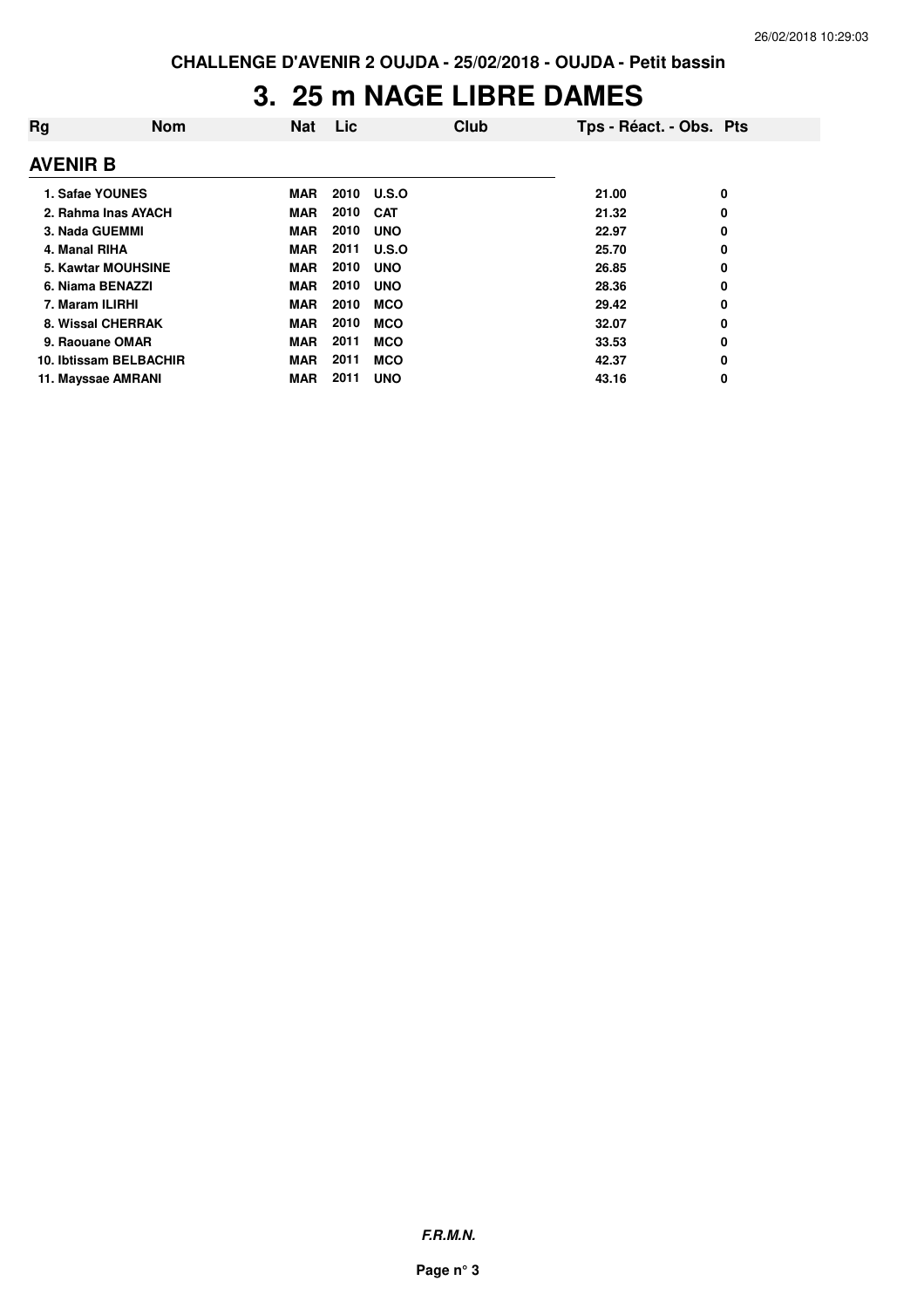## **4. 25 m NAGE LIBRE MESSIEURS**

| Rg                        | <b>Nom</b>                           | Nat        | Lic  | Club       | Tps - Réact. - Obs. Pts |   |
|---------------------------|--------------------------------------|------------|------|------------|-------------------------|---|
| <b>AVENIR B</b>           |                                      |            |      |            |                         |   |
|                           | 1. Mohammed ELOUALI                  | <b>MAR</b> | 2010 | <b>UNO</b> | 20.30                   | 0 |
|                           | 2. Larbi Ziad IDBIHI                 | <b>MAR</b> | 2010 | <b>UNO</b> | 21.88                   | 0 |
|                           | 2. Abdelkader CHAOUCH                | <b>MAR</b> | 2011 | U.S.O      | 21.88                   | 0 |
|                           | 4. Mohammed RAMDANI                  | <b>MAR</b> | 2010 | <b>MCO</b> | 22.09                   | 0 |
| 5. Imrane TAIBI           |                                      | <b>MAR</b> | 2010 | U.S.O      | 22.42                   | 0 |
|                           | 6. Mohamed Aymane TOUIL              | <b>MAR</b> | 2010 | <b>MCO</b> | 22.64                   | 0 |
| 7. Assem HAJOUI           |                                      | <b>MAR</b> | 2010 | <b>MCO</b> | 23.53                   | 0 |
| 8. Rayane ZOHIR           |                                      | <b>MAR</b> | 2011 | <b>UNO</b> | 23.70                   | 0 |
|                           | 9. Mohammed TAIBI                    | <b>MAR</b> | 2011 | U.S.O      | 25.70                   | 0 |
|                           | <b>10. Youssef BENTOUHAMI</b>        | <b>MAR</b> | 2010 | <b>UNO</b> | 26.50                   | 0 |
| 11. Ayoub BANANA          |                                      | <b>MAR</b> | 2010 | <b>MCO</b> | 27.47                   | 0 |
| <b>12. Bilal BELHADRI</b> |                                      | <b>MAR</b> | 2011 | <b>UNO</b> | 27.88                   | 0 |
| <b>13. Noor ADNANI</b>    |                                      | <b>MAR</b> | 2010 | <b>UNO</b> | 29.95                   | 0 |
| 14. Zayd HOUARI           |                                      | <b>MAR</b> | 2011 | <b>MCO</b> | 30.88                   | 0 |
| 15. Taha MARDHI           |                                      | <b>MAR</b> | 2010 | <b>UNO</b> | 34.95                   | 0 |
|                           | <b>16. Anas Elhoussine MOUFADDAL</b> | <b>MAR</b> | 2011 | <b>UNO</b> | 37.22                   | 0 |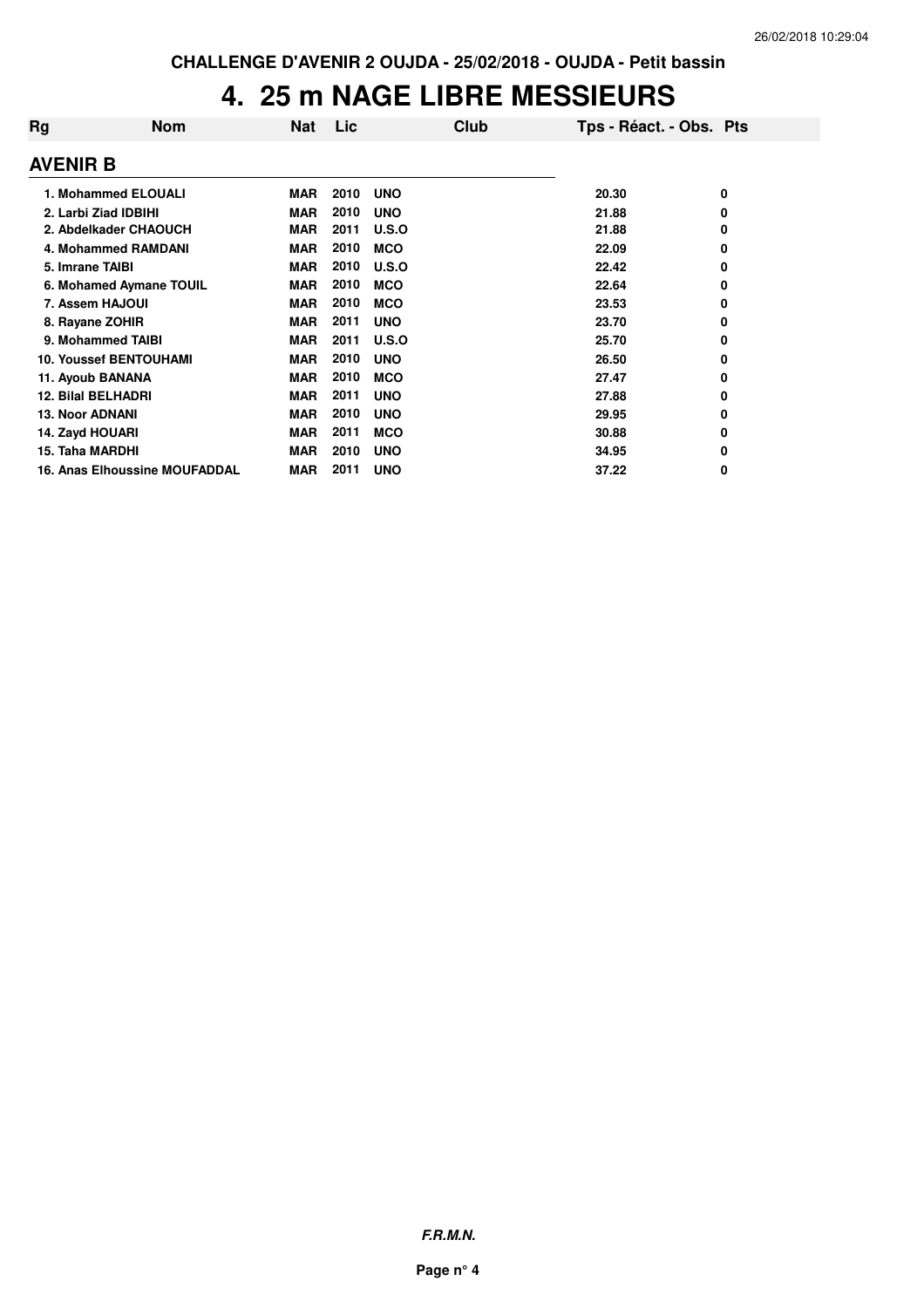### **5. 50 m NAGE LIBRE DAMES**

| Rg              | <b>Nom</b>                | <b>Nat</b> | Lic  |              | Club | Tps - Réact. - Obs. Pts |     |
|-----------------|---------------------------|------------|------|--------------|------|-------------------------|-----|
| <b>AVENIR A</b> |                           |            |      |              |      |                         |     |
|                 | 1. Hajar AMRAOUI          | <b>MAR</b> | 2009 | <b>MCO</b>   |      | 44.18                   | 155 |
|                 | 2. Meryam REMMANE         | <b>MAR</b> | 2009 | <b>UNO</b>   |      | 53.75                   | 86  |
|                 | 3. May MEKKAOUI           | <b>MAR</b> | 2009 | <b>UNO</b>   |      | 53.98                   | 84  |
|                 | 4. Alae EL BOURAQADI      | <b>MAR</b> | 2009 | <b>CAT</b>   |      | 58.47                   | 66  |
| 5. Malak RIHA   |                           | <b>MAR</b> | 2009 | <b>U.S.O</b> |      | 1:01.75                 | 56  |
|                 | 6. Sara JEBLAOUI          | <b>MAR</b> | 2009 | <b>MCO</b>   |      | 1:07.41                 | 43  |
| 7. Nour SAID    |                           | <b>MAR</b> | 2009 | <b>UNO</b>   |      | 1:23.54                 | 22  |
|                 | <b>NC. Sara EL BARDAI</b> | <b>MAR</b> | 2009 | <b>UNO</b>   |      | Frf n.d.                |     |

**F.R.M.N.**

**Page n° 5**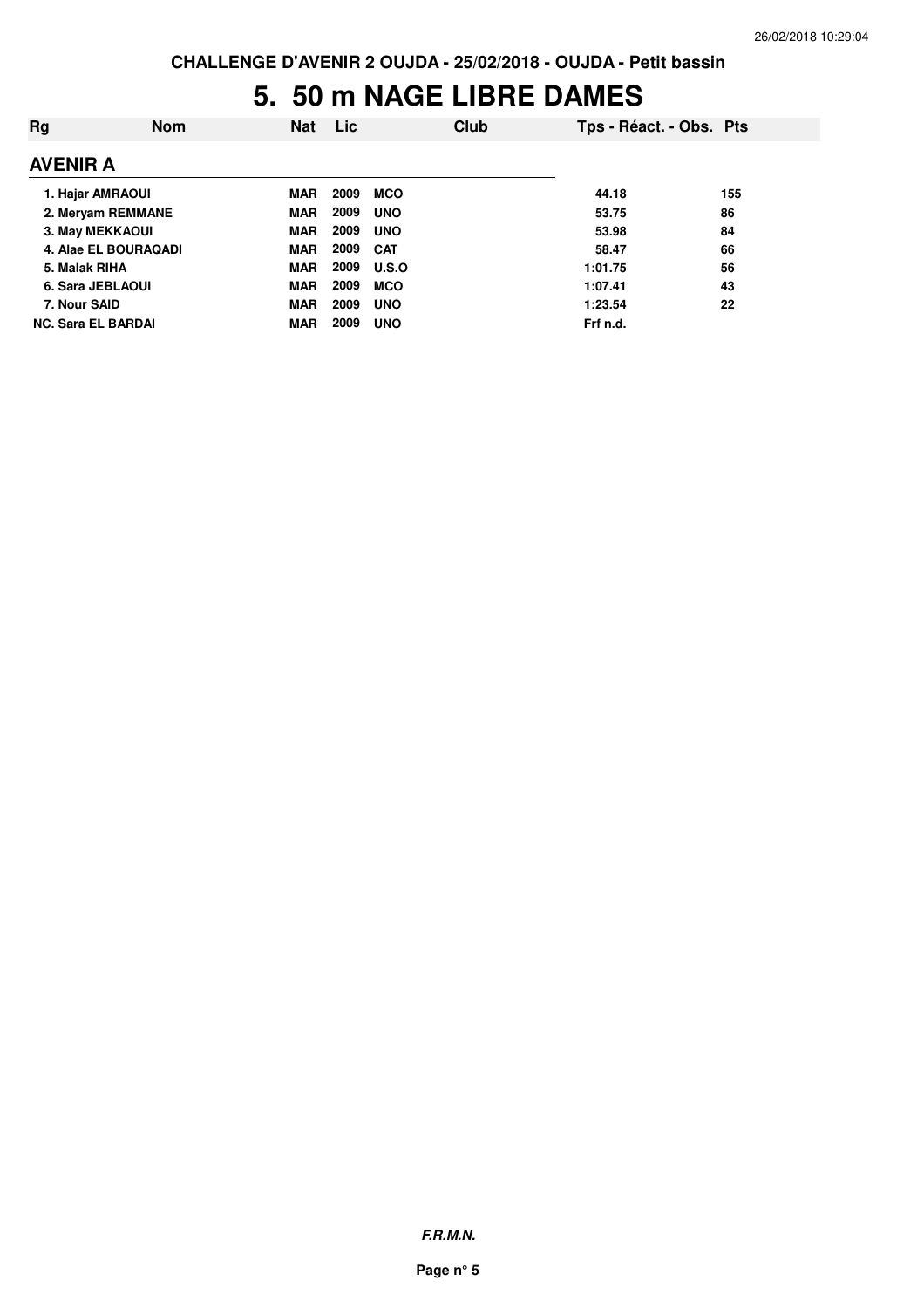### **6. 50 m NAGE LIBRE MESSIEURS**

| Rg              | <b>Nom</b>                   | <b>Nat</b> | Lic  | Club       | Tps - Réact. - Obs. Pts |    |
|-----------------|------------------------------|------------|------|------------|-------------------------|----|
| <b>AVENIR A</b> |                              |            |      |            |                         |    |
|                 | 1. Yahya BENJILALI           | <b>MAR</b> | 2009 | <b>CAT</b> | 47.45                   | 85 |
|                 | 2. Mohamed OUALI             | <b>MAR</b> | 2009 | <b>CAT</b> | 47.91                   | 83 |
|                 | <b>3. Ismail BOUCHENTOUF</b> | <b>MAR</b> | 2009 | <b>UNO</b> | 48.95                   | 77 |
| 4. Khalil ZOHIR |                              | <b>MAR</b> | 2009 | <b>UNO</b> | 51.00                   | 68 |
|                 | 5. Soufiane HASSAIN          | <b>MAR</b> | 2009 | <b>UNO</b> | 53.18                   | 60 |
|                 | <b>6. Ziad BENTALEB</b>      | <b>MAR</b> | 2009 | <b>UNO</b> | 57.78                   | 47 |
|                 | 7. Mouad BOUSSATATE          | <b>MAR</b> | 2009 | U.S.O      | 1:00.28                 | 41 |
|                 | 8. El Houssaine CHAREF       | <b>MAR</b> | 2009 | <b>CAT</b> | 1:01.63                 | 39 |
|                 | 9. Wadi KHALID               | <b>MAR</b> | 2009 | <b>UNO</b> | 1:15.88                 | 20 |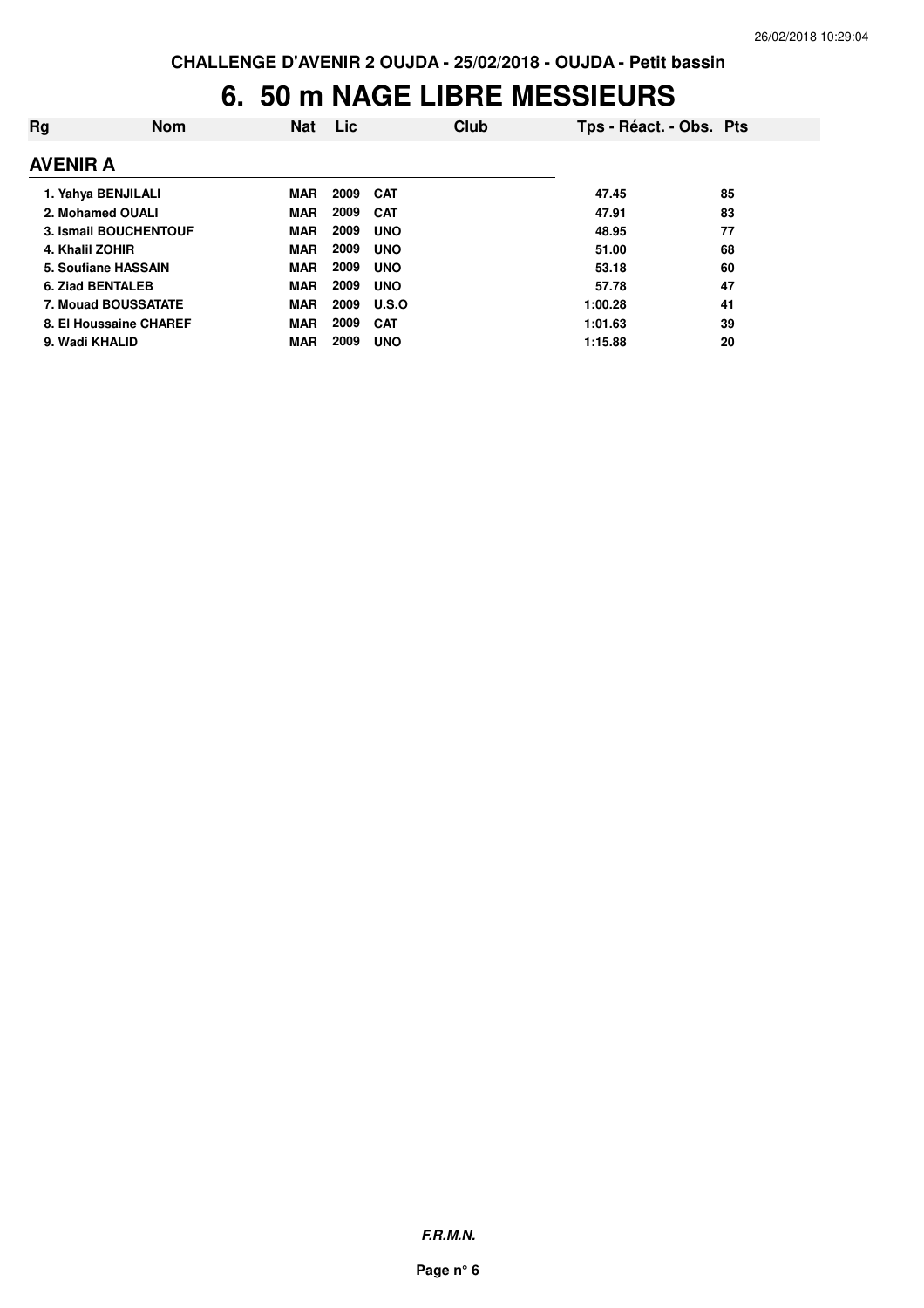## **7. 25 m BRASSE DAMES**

| Rg                        | <b>Nom</b> | <b>Nat</b> | <b>Lic</b> |              | Club | Tps - Réact. - Obs. Pts |   |
|---------------------------|------------|------------|------------|--------------|------|-------------------------|---|
| <b>AVENIR B</b>           |            |            |            |              |      |                         |   |
| 1. Jana NASSIRI           |            | MAR        | 2010       | <b>UNO</b>   |      | 29.10                   | 0 |
| 2. Aya KHERCHOUCH         |            | <b>MAR</b> | 2010       | <b>U.S.O</b> |      | 31.38                   | 0 |
| 3. Safae YOUNES           |            | <b>MAR</b> | 2010       | <b>U.S.O</b> |      | 32.34                   | 0 |
| 4. Niama BENAZZI          |            | <b>MAR</b> | 2010       | <b>UNO</b>   |      | 35.41                   | 0 |
| 5. Rhosn JAGOUI           |            | <b>MAR</b> | 2010       | <b>U.S.O</b> |      | 35.93                   | 0 |
| <b>NC. Rim BENHARI</b>    |            | <b>MAR</b> | 2010       | U.S.O        |      | Frf n.d.                |   |
| <b>NC. Wissal CHERRAK</b> |            | <b>MAR</b> | 2010       | <b>MCO</b>   |      | Dsg NI                  | 0 |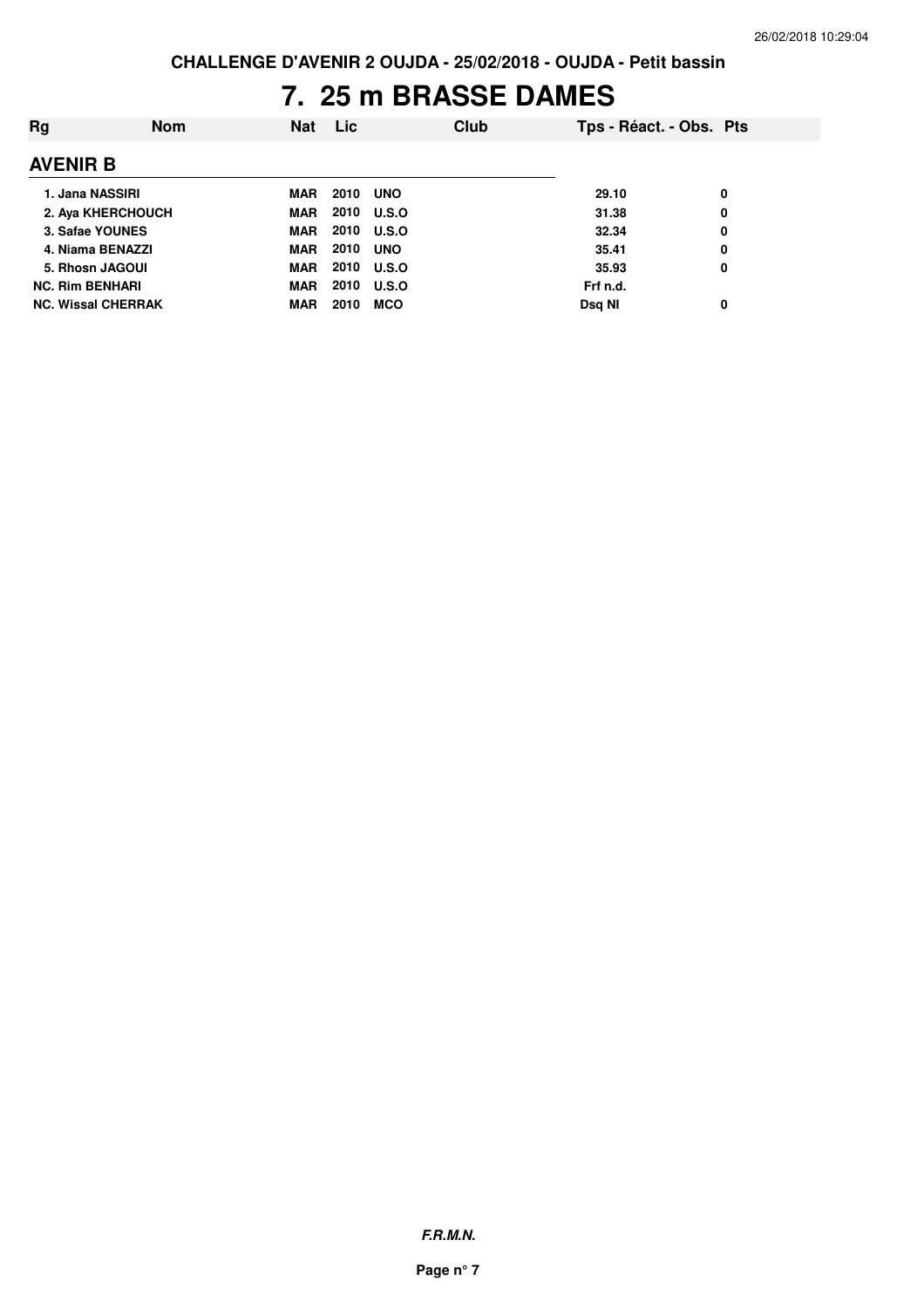### **8. 25 m BRASSE MESSIEURS**

| Rg                                | <b>Nom</b> | <b>Nat</b> | <b>Lic</b> |              | Club | Tps - Réact. - Obs. Pts |   |
|-----------------------------------|------------|------------|------------|--------------|------|-------------------------|---|
| <b>AVENIR B</b>                   |            |            |            |              |      |                         |   |
| 1. Mohamed STILI                  |            | MAR        | 2010       | <b>U.S.O</b> |      | 27.25                   | 0 |
| 2. Mohammed TAIBI                 |            | MAR        | 2011       | U.S.O        |      | 28.38                   | 0 |
| 3. Abdelkader CHAOUCH             |            | MAR        | 2011       | U.S.O        |      | 30.56                   | 0 |
| 4. Mohammed RAMDANI               |            | <b>MAR</b> | 2010       | <b>MCO</b>   |      | 31.16                   | 0 |
| 5. Mohammed ELOUALI               |            | <b>MAR</b> | 2010       | <b>UNO</b>   |      | 31.28                   | 0 |
| <b>NC. Mohamed Amine AISSAOUI</b> |            | <b>MAR</b> | 2011       | <b>MCO</b>   |      | Frf n.d.                |   |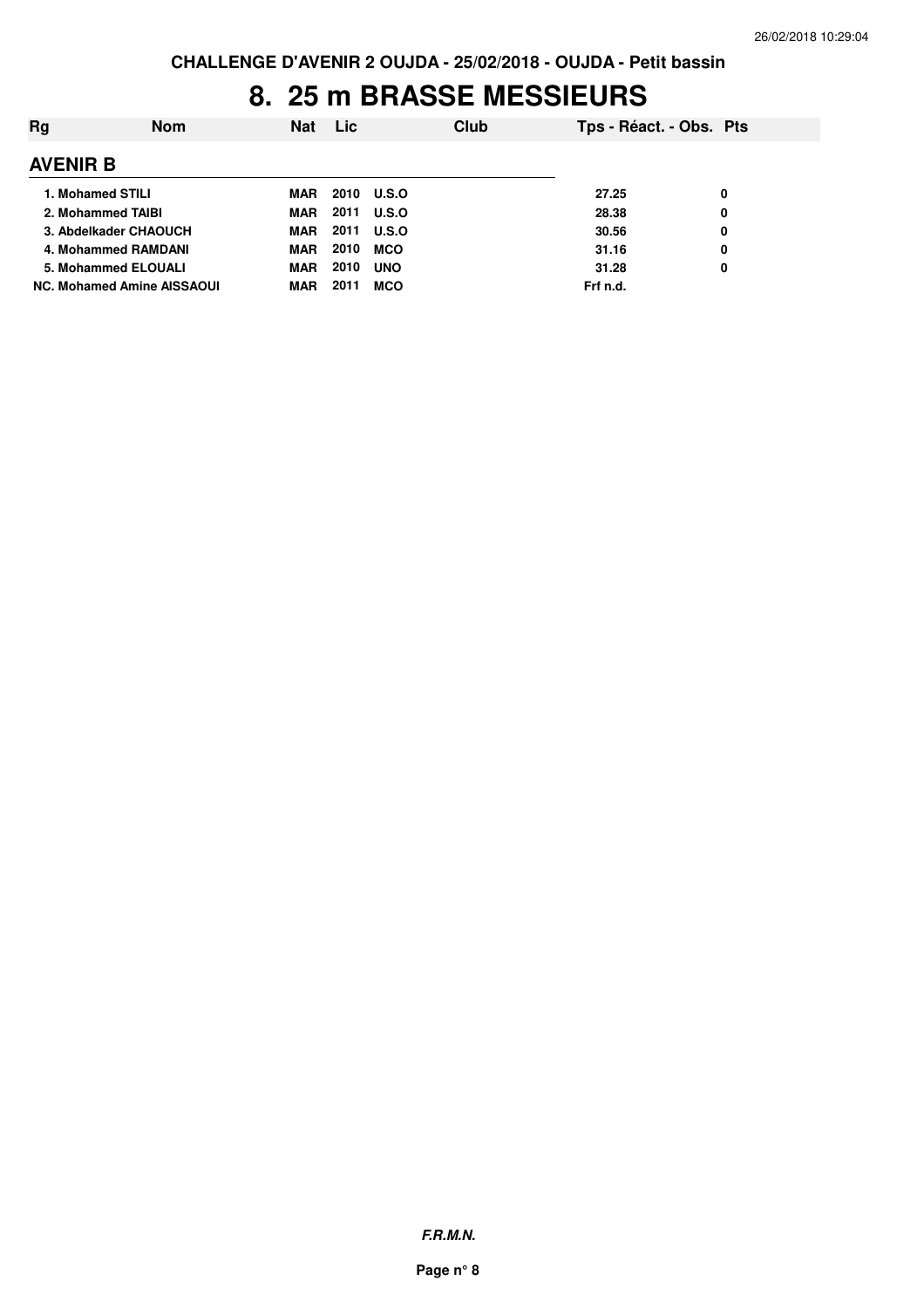## **9. 50 m BRASSE DAMES**

| Rg                       | <b>Nom</b> | <b>Nat</b> | <b>Lic</b> |            | Club | Tps - Réact. - Obs. Pts |     |
|--------------------------|------------|------------|------------|------------|------|-------------------------|-----|
| <b>AVENIR A</b>          |            |            |            |            |      |                         |     |
| 1. Alae EL BOURAQADI     |            | <b>MAR</b> | 2009       | <b>CAT</b> |      | 57.13                   | 142 |
| 2. Alae SELLAKH          |            | MAR        | 2009       | <b>MCO</b> |      | 59.25                   | 127 |
| 3. Meryam REMMANE        |            | <b>MAR</b> | 2009       | <b>UNO</b> |      | 1:08.38                 | 83  |
| <b>NC. Hajar AMRAOUI</b> |            | <b>MAR</b> | 2009       | <b>MCO</b> |      | Dsg NI                  |     |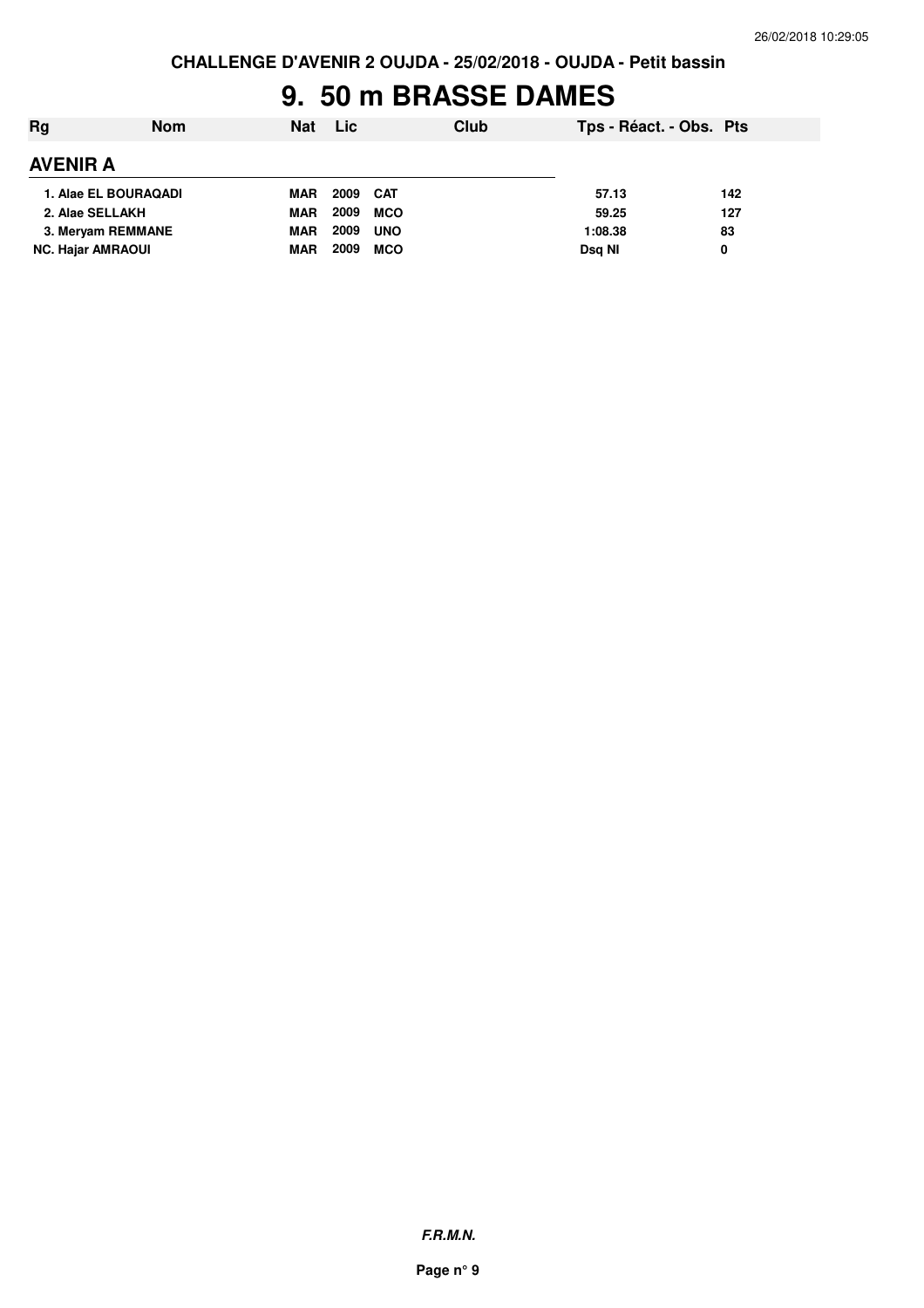### **10. 50 m BRASSE MESSIEURS**

| Rg<br><b>Nom</b>            | <b>Nat</b> | Lic  |            | Club | Tps - Réact. - Obs. Pts |    |
|-----------------------------|------------|------|------------|------|-------------------------|----|
| <b>AVENIR A</b>             |            |      |            |      |                         |    |
| 1. Mohamed Adam HAMMANI     | <b>MAR</b> | 2009 | <b>UNO</b> |      | 1:00.28                 | 86 |
| 2. Yahya BENJILALI          | <b>MAR</b> | 2009 | CAT        |      | 1:07.52                 | 61 |
| <b>NC. Soufiane HASSAIN</b> | <b>MAR</b> | 2009 | <b>UNO</b> |      | Dsg VI                  | 0  |

**F.R.M.N.**

**Page n° 10**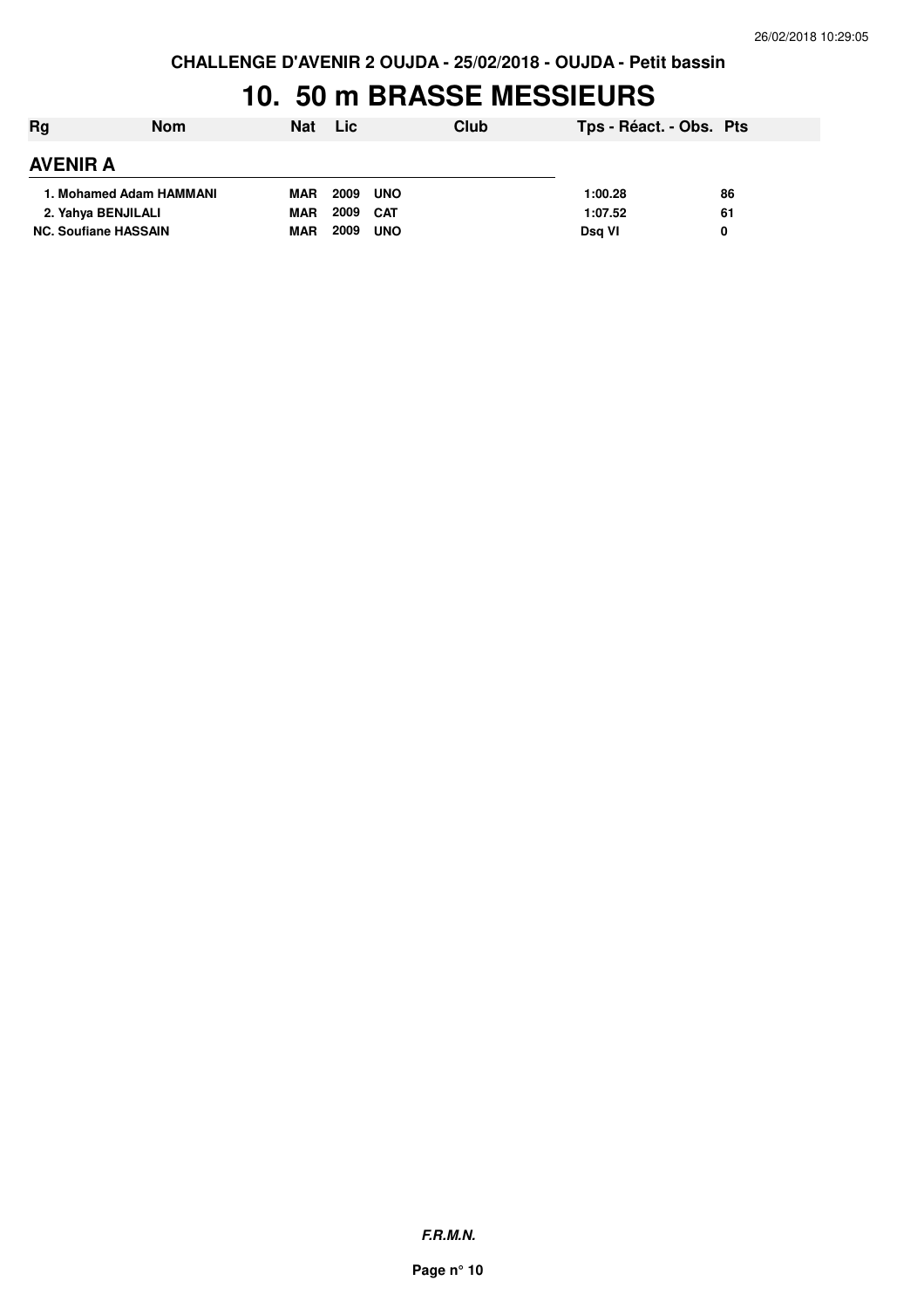## **11. 25 m DOS DAMES**

| Rg              | <b>Nom</b>                | <b>Nat</b> | Lic  | Club       | Tps - Réact. - Obs. Pts |   |
|-----------------|---------------------------|------------|------|------------|-------------------------|---|
| <b>AVENIR B</b> |                           |            |      |            |                         |   |
|                 | 1. Rhosn JAGOUI           | <b>MAR</b> | 2010 | U.S.O      | 27.42                   | 0 |
|                 | 2. Nada GUEMMI            | <b>MAR</b> | 2010 | <b>UNO</b> | 27.85                   | 0 |
|                 | 3. Rahma Inas AYACH       | <b>MAR</b> | 2010 | <b>CAT</b> | 29.32                   | 0 |
|                 | 4. Kawtar MOUHSINE        | <b>MAR</b> | 2010 | <b>UNO</b> | 29.60                   | 0 |
|                 | 5. Aya KHERCHOUCH         | <b>MAR</b> | 2010 | U.S.O      | 29.61                   | 0 |
|                 | 6. Jana NASSIRI           | <b>MAR</b> | 2010 | <b>UNO</b> | 30.44                   | 0 |
|                 | 7. Raouane OMAR           | <b>MAR</b> | 2011 | <b>MCO</b> | 32.19                   | 0 |
|                 | 8. Manal RIHA             | <b>MAR</b> | 2011 | U.S.O      | 32.59                   | 0 |
|                 | 9. Maram ILIRHI           | <b>MAR</b> | 2010 | <b>MCO</b> | 35.84                   | 0 |
|                 | 10. Ibtissam BELBACHIR    | <b>MAR</b> | 2011 | <b>MCO</b> | 36.02                   | 0 |
|                 | <b>NC. Rim BENHARI</b>    | <b>MAR</b> | 2010 | U.S.O      | Frf n.d.                |   |
|                 | <b>NC. Mayssae AMRANI</b> | <b>MAR</b> | 2011 | <b>UNO</b> | Dsq NI                  | 0 |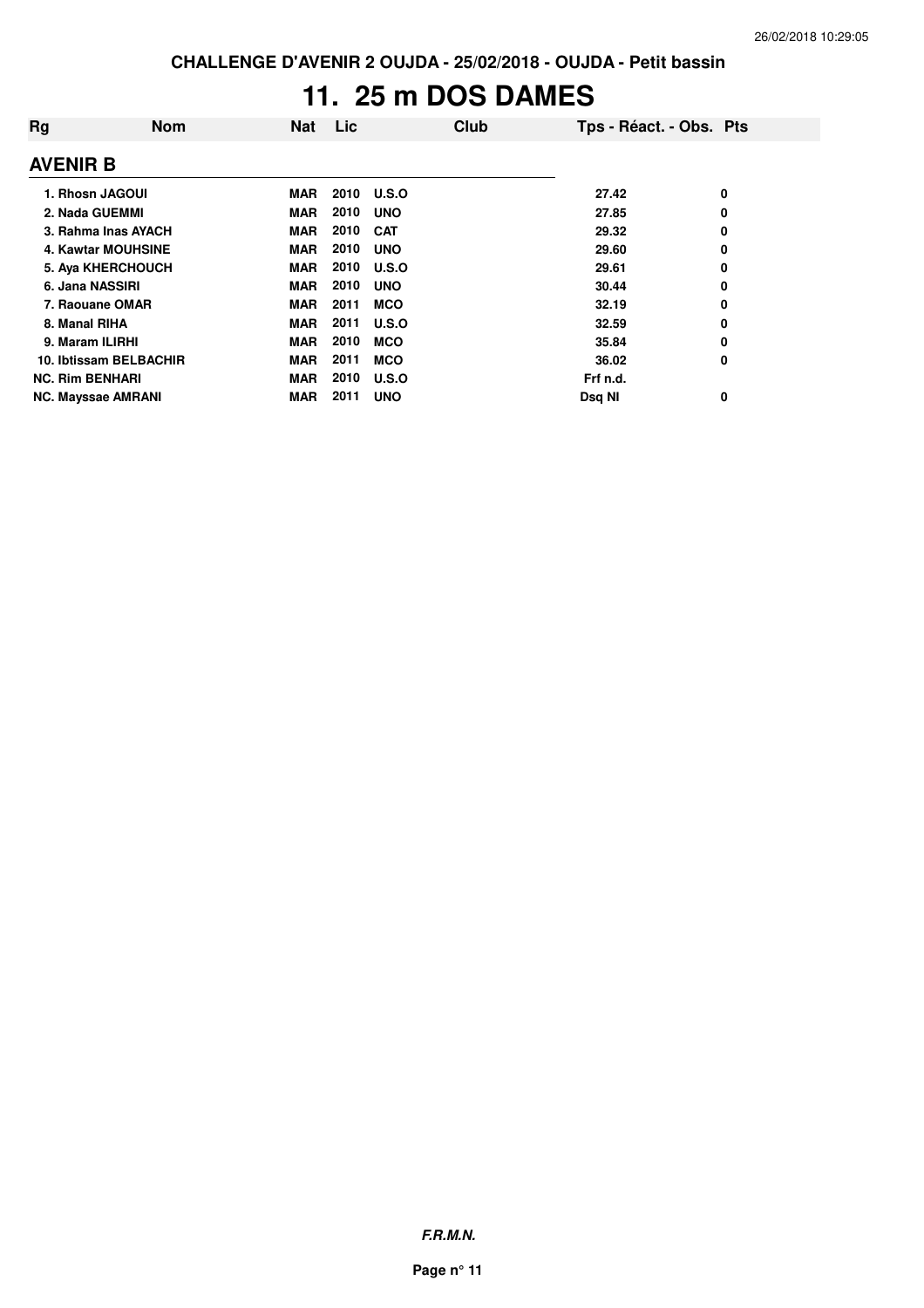# **12. 25 m DOS MESSIEURS**

| Rg                       | <b>Nom</b>                        | <b>Nat</b> | Lic  | Club         | Tps - Réact. - Obs. Pts |   |
|--------------------------|-----------------------------------|------------|------|--------------|-------------------------|---|
| <b>AVENIR B</b>          |                                   |            |      |              |                         |   |
| 1. Mohamed STILI         |                                   | <b>MAR</b> | 2010 | <b>U.S.O</b> | 21.50                   | 0 |
|                          | 2. Mohamed Aymane TOUIL           | <b>MAR</b> | 2010 | <b>MCO</b>   | 26.47                   | 0 |
| 3. Assem HAJOUI          |                                   | <b>MAR</b> | 2010 | <b>MCO</b>   | 26.70                   | 0 |
| <b>4. Bilal BELHADRI</b> |                                   | <b>MAR</b> | 2011 | <b>UNO</b>   | 28.45                   | 0 |
| 5. Larbi Ziad IDBIHI     |                                   | <b>MAR</b> | 2010 | <b>UNO</b>   | 29.47                   | 0 |
|                          | 6. Mohammed Reda BERRABAH         | <b>MAR</b> | 2010 | <b>MCO</b>   | 31.00                   | 0 |
| 7. Imrane TAIBI          |                                   | <b>MAR</b> | 2010 | <b>U.S.O</b> | 31.41                   | 0 |
| 8. Taha MARDHI           |                                   | <b>MAR</b> | 2010 | <b>UNO</b>   | 33.19                   | 0 |
|                          | 8. Anas Elhoussine MOUFADDAL      | <b>MAR</b> | 2011 | <b>UNO</b>   | 33.19                   | 0 |
| 10. Rayane ZOHIR         |                                   | <b>MAR</b> | 2011 | <b>UNO</b>   | 34.41                   | 0 |
| 11. Ayoub BANANA         |                                   | <b>MAR</b> | 2010 | <b>MCO</b>   | 36.41                   | 0 |
| <b>12. Noor ADNANI</b>   |                                   | <b>MAR</b> | 2010 | <b>UNO</b>   | 39.22                   | 0 |
| 13. Zayd HOUARI          |                                   | <b>MAR</b> | 2011 | <b>MCO</b>   | 41.81                   | 0 |
|                          | <b>NC. Mohamed Amine AISSAOUI</b> | <b>MAR</b> | 2011 | <b>MCO</b>   | Frf n.d.                |   |
|                          | <b>NC. Youssef BENTOUHAMI</b>     | <b>MAR</b> | 2010 | <b>UNO</b>   | Dsg NI                  | 0 |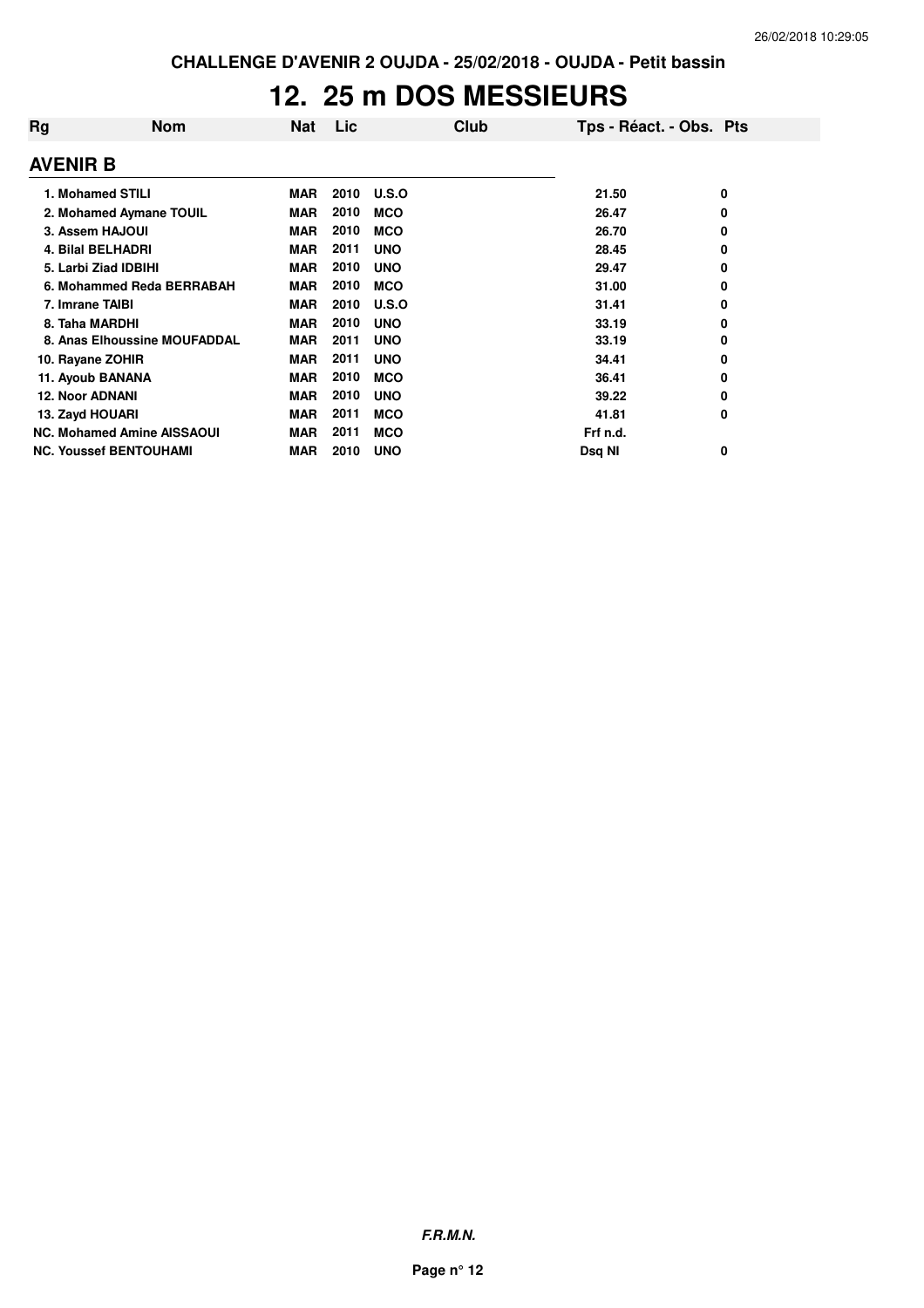# **13. 50 m DOS DAMES**

| Rg                    | <b>Nom</b> | <b>Nat</b> | <b>Lic</b> |              | Club | Tps - Réact. - Obs. Pts |    |
|-----------------------|------------|------------|------------|--------------|------|-------------------------|----|
| <b>AVENIR A</b>       |            |            |            |              |      |                         |    |
| 1. May MEKKAOUI       |            | <b>MAR</b> | 2009       | <b>UNO</b>   |      | 1:08.35                 | 62 |
| 2. Sara JEBLAOUI      |            | <b>MAR</b> | 2009       | <b>MCO</b>   |      | 1:11.16                 | 55 |
| 3. Ouiam AIT BRAHIM   |            | <b>MAR</b> | 2009       | <b>MCO</b>   |      | 1:32.25                 | 25 |
| <b>NC. Malak RIHA</b> |            | <b>MAR</b> | 2009       | <b>U.S.O</b> |      | Dsg NI                  | 0  |

**F.R.M.N.**

**Page n° 13**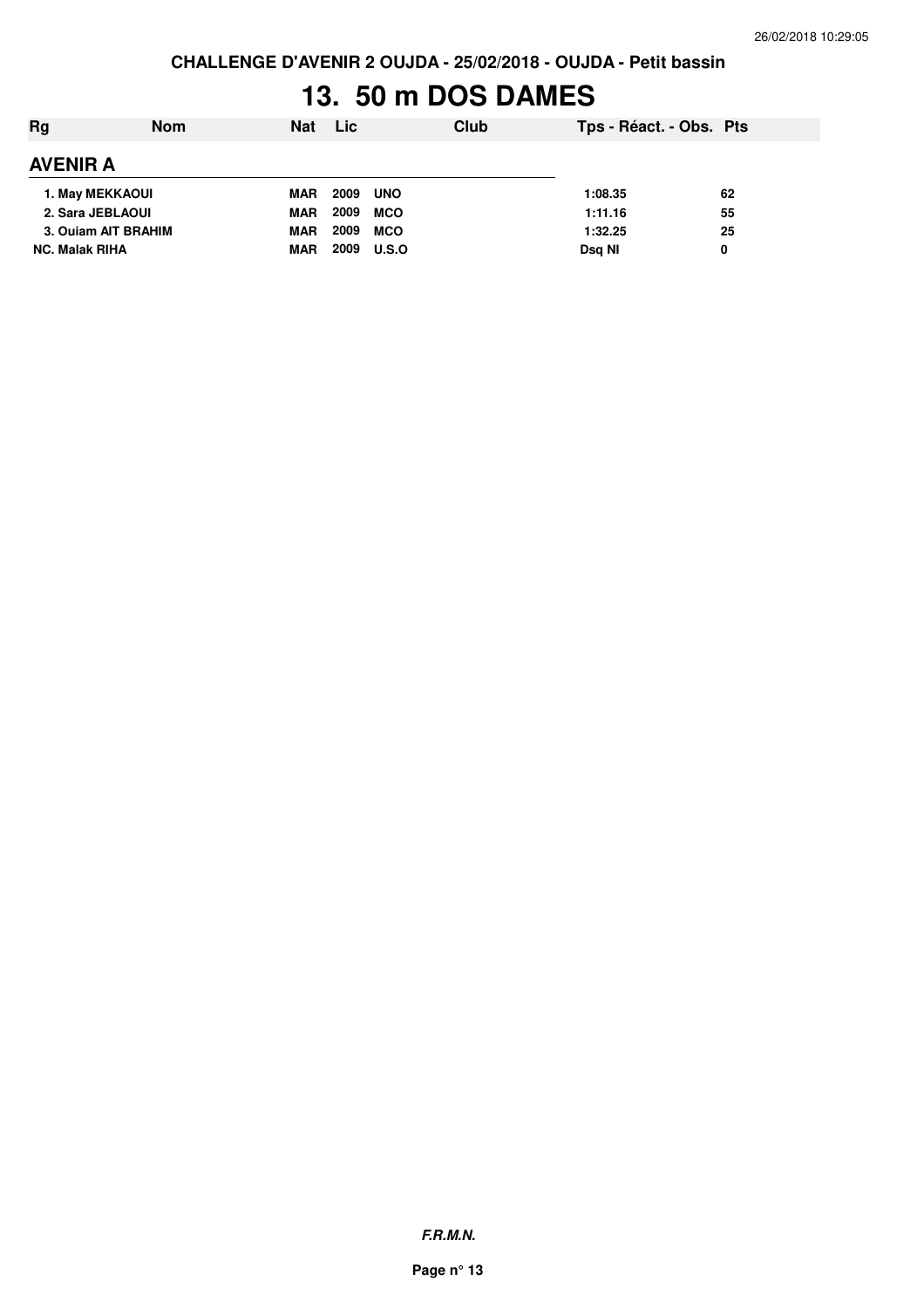# **14. 50 m DOS MESSIEURS**

| Rg                           | <b>Nom</b> | <b>Nat</b> | <b>Lic</b> |              | Club | Tps - Réact. - Obs. Pts |    |
|------------------------------|------------|------------|------------|--------------|------|-------------------------|----|
| <b>AVENIR A</b>              |            |            |            |              |      |                         |    |
| 1. Imran STILI               |            | MAR        | 2009       | <b>U.S.O</b> |      | 51.81                   | 99 |
| 2. Ziad BENTALEB             |            | <b>MAR</b> | 2009       | <b>UNO</b>   |      | 1:04.01                 | 52 |
| 3. Khalil ZOHIR              |            | <b>MAR</b> | 2009       | <b>UNO</b>   |      | 1:05.77                 | 48 |
| <b>4. Ismail BOUCHENTOUF</b> |            | <b>MAR</b> | 2009       | <b>UNO</b>   |      | 1:10.50                 | 39 |
| <b>NC. Mouad BOUSSATATE</b>  |            | <b>MAR</b> | 2009       | U.S.O        |      | Dsg NI                  | 0  |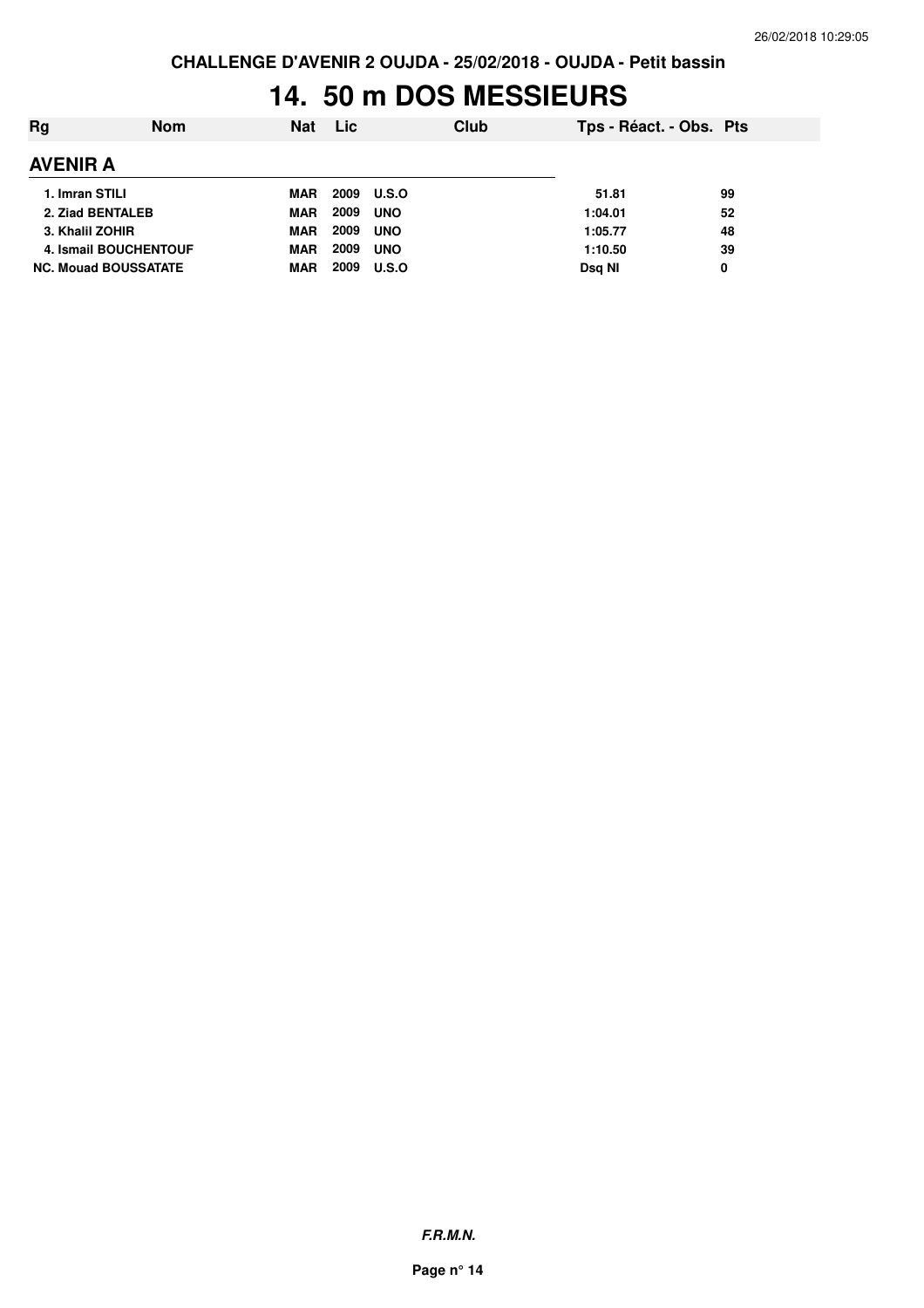### **15. 4 x 25 m NAGE LIBRE DAMES**

| Rg                     | <b>Nom</b> | Nat        | Lic  |            | Club | Tps - Réact. - Obs. Pts |   |
|------------------------|------------|------------|------|------------|------|-------------------------|---|
| AVENIR A               |            |            |      |            |      |                         |   |
| 1. Ouiam AIT BRAHIM    |            | <b>MAR</b> | 2009 | <b>MCO</b> |      | 1:37.82                 | 0 |
| <b>Hajar AMRAOUI</b>   |            | <b>MAR</b> | 2009 | <b>MCO</b> |      |                         | 0 |
| <b>Hiba BAKIR</b>      |            | <b>MAR</b> | 2009 | <b>MCO</b> |      |                         | 0 |
| <b>Sara JEBLAOUI</b>   |            | <b>MAR</b> | 2009 | <b>MCO</b> |      |                         | 0 |
| 2. Sara EL BARDAI      |            | <b>MAR</b> | 2009 | <b>UNO</b> |      | 1:54.41                 | 0 |
| <b>May MEKKAOUI</b>    |            | <b>MAR</b> | 2009 | <b>UNO</b> |      |                         | 0 |
| <b>Meryam REMMANE</b>  |            | <b>MAR</b> | 2009 | <b>UNO</b> |      |                         | 0 |
| <b>Nour SAID</b>       |            | <b>MAR</b> | 2009 | <b>UNO</b> |      |                         | 0 |
| AVENIR B               |            |            |      |            |      |                         |   |
| 1. Rim BENHARI         |            | <b>MAR</b> | 2010 | U.S.O      |      | 1:44.20                 | 0 |
| <b>Rhosn JAGOUI</b>    |            | <b>MAR</b> | 2010 | U.S.O      |      |                         | 0 |
| <b>Aya KHERCHOUCH</b>  |            | <b>MAR</b> | 2010 | U.S.O      |      |                         | 0 |
| <b>Manal RIHA</b>      |            | <b>MAR</b> | 2011 | U.S.O      |      |                         | 0 |
| 2. Mayssae AMRANI      |            | <b>MAR</b> | 2011 | <b>UNO</b> |      | 1:50.82                 | 0 |
| Niama BENAZZI          |            | <b>MAR</b> | 2010 | <b>UNO</b> |      |                         | 0 |
| <b>Nada GUEMMI</b>     |            | <b>MAR</b> | 2010 | <b>UNO</b> |      |                         | 0 |
| <b>Kawtar MOUHSINE</b> |            | <b>MAR</b> | 2010 | <b>UNO</b> |      |                         | 0 |
| 3. Ibtissam BELBACHIR  |            | <b>MAR</b> | 2011 | <b>MCO</b> |      | 2:27.39                 | 0 |
| <b>Wissal CHERRAK</b>  |            | <b>MAR</b> | 2010 | <b>MCO</b> |      |                         | 0 |
| <b>Maram ILIRHI</b>    |            | <b>MAR</b> | 2010 | <b>MCO</b> |      |                         | 0 |
| <b>Raouane OMAR</b>    |            | <b>MAR</b> | 2011 | <b>MCO</b> |      |                         | 0 |
|                        |            |            |      |            |      |                         |   |